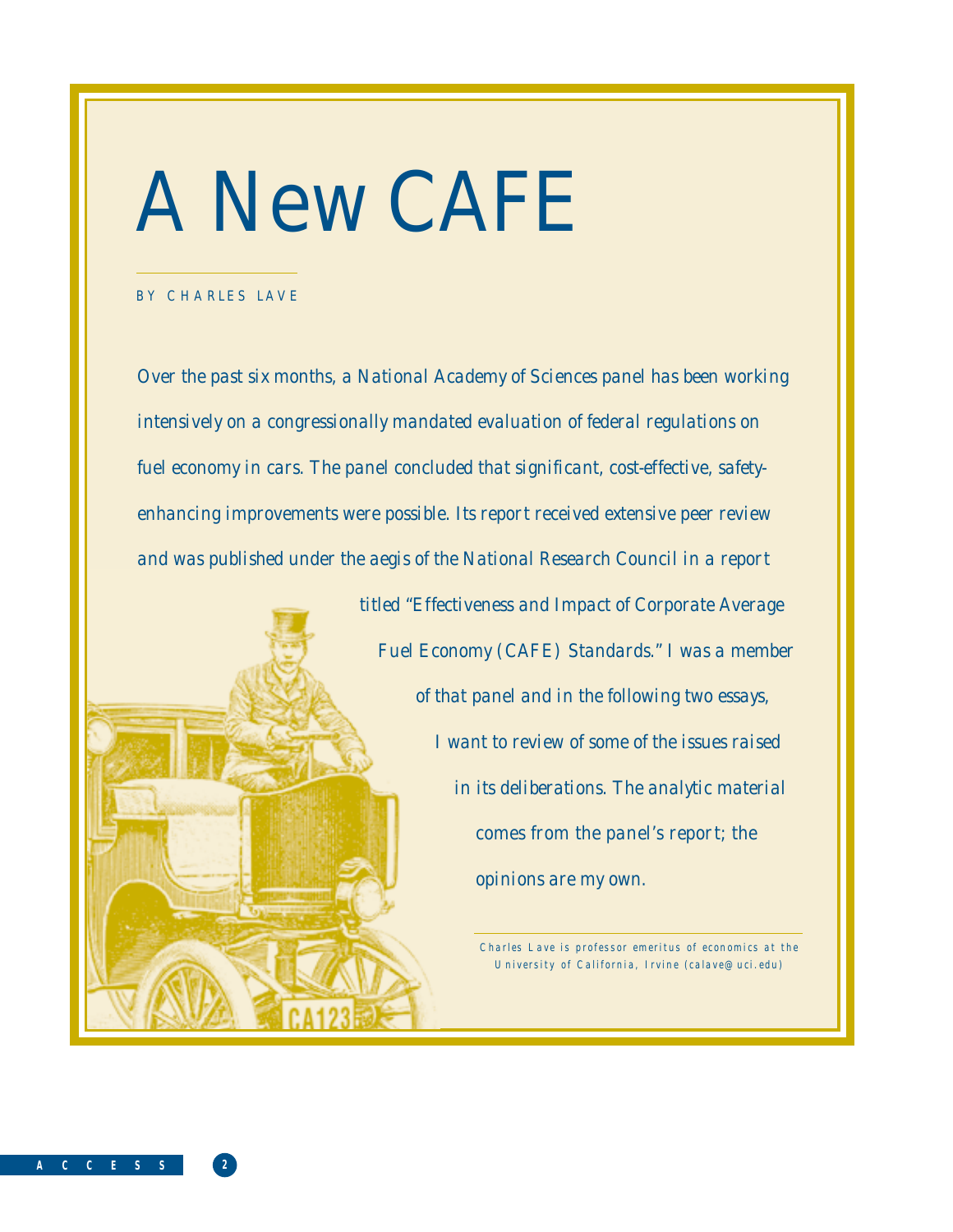### PART I SIZE AND SPEED: *Two Races Society Can't Win*





OVER THE LAST FIFTEEN YEARS, the cars and trucks we use for personal transportation have become bigger and faster. Is that good or bad? Consider an analogy: suppose I'm in a sports stadium, and I stand up to get a better view. This blocks your view, so you have to stand up too. Pretty soon everyone is standing, everyone is uncomfortable, and no one has a better view.

Back to the highway. I can't see around the tall vehicles I encounter on the road, so I decide to get a taller vehicle myself. The idea spreads broadly. We all need to defend our ability to see down the road, but we don't end up any better off.

We play out a similar race with vehicle speed: I want to peel out from the stop light faster than you, so I get a more powerful car; you respond by getting a more powerful car, too. Eventually all cars are more powerful, but there is still only one winner per stop light.

Some of these competitions have serious side effects. I can buy a big SUV to protect myself against other people in big SUVs. But all those who decline this competition are in danger of being crushed like eggshells in an unexpected meeting with my SUV. It's a losing proposition for society as a whole: the extra danger for those who drive normal cars is greater than the extra safety for those who buy SUVs. And conversely, reducing the weight of SUVs would have only a small safety effect on SUV drivers, but would save a lot of lives among other drivers—not to mention pedestrians and cyclists.

Sometimes society intervenes in these kind of races. Most beach communities, for example, have enacted building height limits to control the futile competition for views. And although I could make my house somewhat safer if I were to install an electrified fence, most communities have laws that prevent me from doing this because the danger to society as a whole is greater than the benefit to me.

The point is this: there is precedent for regulations that limit consumer choice in these sorts of races and it might be reasonable for Congress to pass regulations that rein in the size

and power race. The existing fuel-economy regulations (called Corporate Average Fuel Economy, or CAFE) did so indirectly by demanding that each company's vehicle fleet achieve a certain average fuel economy level. During its first ten years, CAFE acted as an indirect regulation on weight and size. But eventually technology improved enough to make the CAFE regulations easy to meet, freeing the automakers to increase size and power. Thus one possible way of dealing with the size/power race is to revise the fuel economy standards. (Part II of this essay, "A Safety-Enhanced CAFE Standard," suggests one possible revision that would accomplish this.)

### **THE BROAD PICTURE: HOW WE GOT HERE**

Some instructive lessons can be learned from the period before the first oil embargo in 1973–74. There was a size and horsepower competition then too: satirists poked fun at the race, speculating about "the new Belchfire V-16"; Terry Southern, in *The Magic Christian*, described wondrous new car models as big as yachts, so big they had trouble navigating corners in New York.

That oil embargo forced a bit of global perspective on us. Congress reacted by mandating CAFE regulations that required auto companies to radically improve the fuel economy of their cars and trucks. Fortunately, engineers were able to meet the challenge by making technological improvements in the efficiency of vehicle aerodynamics and drivetrains.

Automotive technology continues to improve—consider it a dividend from the large expenditure society makes in science and engineering. This technological dividend can be spent on three kinds of vehicle changes: better fuel economy, bigger size, or faster acceleration.

During its first ten years, CAFE directed the technology dividend toward fuel economy. During the last fifteen it has permitted the competition for speed and size. The big question is: How shall we spend this technology dividend in the future? Consider the past first. ➢

> **3 A C C E S S NUMBER 19, FALL 2001**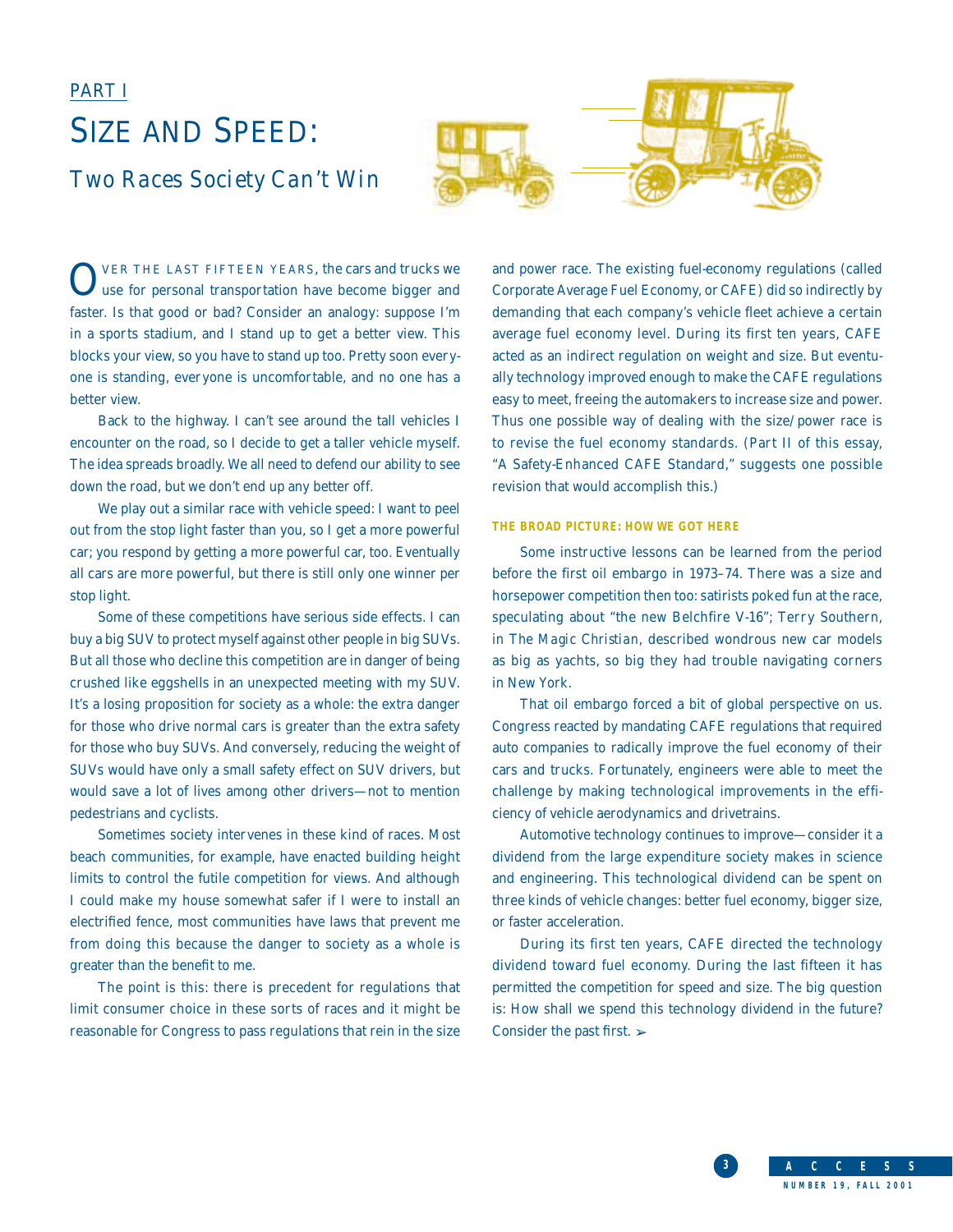### **FIGURE 1**

- **A) The 1st era: a large jump in mpg, while 0–60 mph acceleration time is essentially unchanged**
- **B) The 2nd era: mpg is essentially unchanged, while 0–60 mph acceleration time becomes substantially faster**



### **THE 1ST POST-OPEC ERA: TECHNOLOGY TO THE RESCUE**

How did the auto companies react to the CAFE regulations? Between 1975 and 1984 the fleetwide average over all cars and light-duty trucks rose from 15.3 mpg to 24.6 mpg, a 61 percent improvement. Most people think this was accomplished by reducing performance, making vehicles more anemic. Figure 1A shows what happened to mpg and to performance, as measured by the time required for a vehicle to accelerate from zero to sixty mph. The curves show that acceleration ability remained essentially constant while fuel economy took a big upward leap.

How was this possible? The major source of the increase, the hero of our story, was new technology—engineering improvements like front wheel drive, more efficient engines, and improved aerodynamics. And this was done with no sacrifice in performance. (The zero-to-sixty-mph acceleration time of the average vehicle actually improved slightly, from 14.1 to 14 seconds.)

Some of the mpg increase came about through downweighting, but not much. Between 1975 and 1984, the average vehicle became twenty percent lighter. A reasonable rule of thumb is that each one percent reduction in weight produces a 0.66 percent improvement in fuel economy. Thus we can partition the 61 percent overall mpg improvement: 13 percent was due to weight reduction, 48 percent to improved technology.

### **THE 2ND POST-OPEC ERA:**

#### **THE ENGINEERS GIVETH AND THE MARKETEERS TAKETH AWAY**

Technology continued to improve after 1984. Drivetrains and aerodynamics became even more efficient. How were these efficiency improvements used? Having essentially achieved the mandated fuel consumption targets at this point, and hence no longer constrained by CAFE, the auto industry resumed the race for size and power.

Figure 1B shows mpg and performance trends during this second era. Between 1985 and 2000, the average mpg of the new vehicle fleet was essentially constant, but acceleration times became 33 percent faster. That is, the improvements in technological efficiency were devoted to increased size and performance. They could have been used to improve mpg, but they

**A C C E S S 4**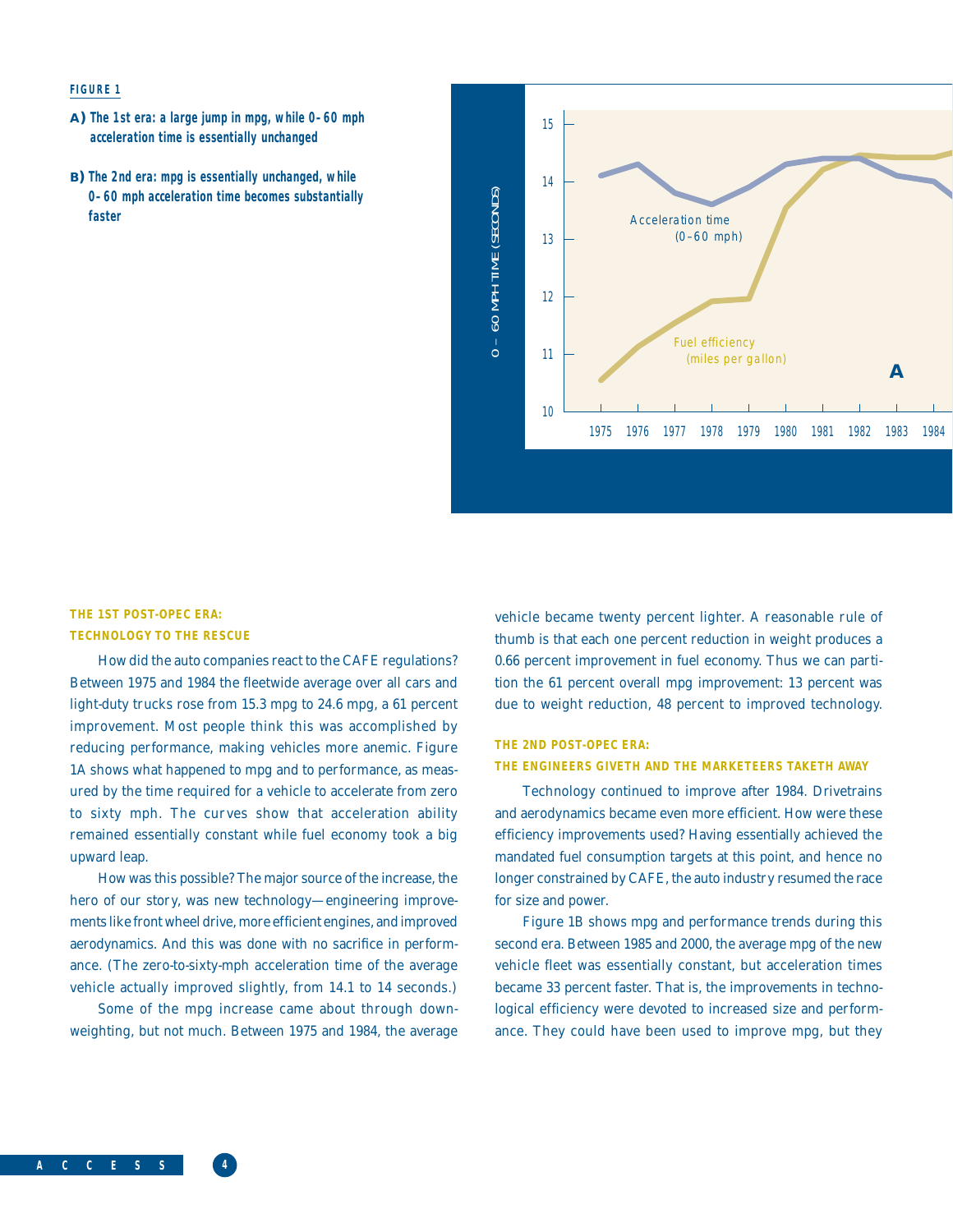

weren't. We have no way to know motives, but some critics have speculated that the marketing staff at one company decided it could increase vehicle sales by telling consumers that they needed more "zoom, zoom." Of course, such success is temporary at best. It's ironic that auto companies, themselves, ended up in a race for relative position.

### **THE 3RD POST-OPEC ERA: IT'S UP TO US—WHAT WILL WE CHOOSE?**

What happens next? In July 2001, the National Academy of Sciences mapped out one possible technological path, projecting future fuel economy based on the following somewhat conservative restrictions. The report considered only those technologies that:

- were already proven;
- could pay for themselves over the lifetime of the vehicle; and
- would not reduce either weight or acceleration.

The NAS panel found that, even given these restrictions, the mpg of cars could be improved by 16 to 37 percent, and the mpg of SUVs and light trucks could be improved by 26 to 45 percent.

Things might happen that way. We know that automotive technology will continue to improve. But we don't know how this improvement will be applied: better fuel economy, bigger size, or faster acceleration? The CAFE law can act like a traffic cop, directing the technology dividend among these three possibilities.

We will continue to enjoy improvements in technology. How shall we put them to work? Do we continue the inherently futile race for relative acceleration, relative view-blocking ability, and relative car-crushing ability? Or do we agree in advance that we would be better off, collectively, if we got out of this unwinnable race, and spent the technology dividend to improve fuel economy?



**5 A C C E S S**

**NUMBER 19, FALL 2001**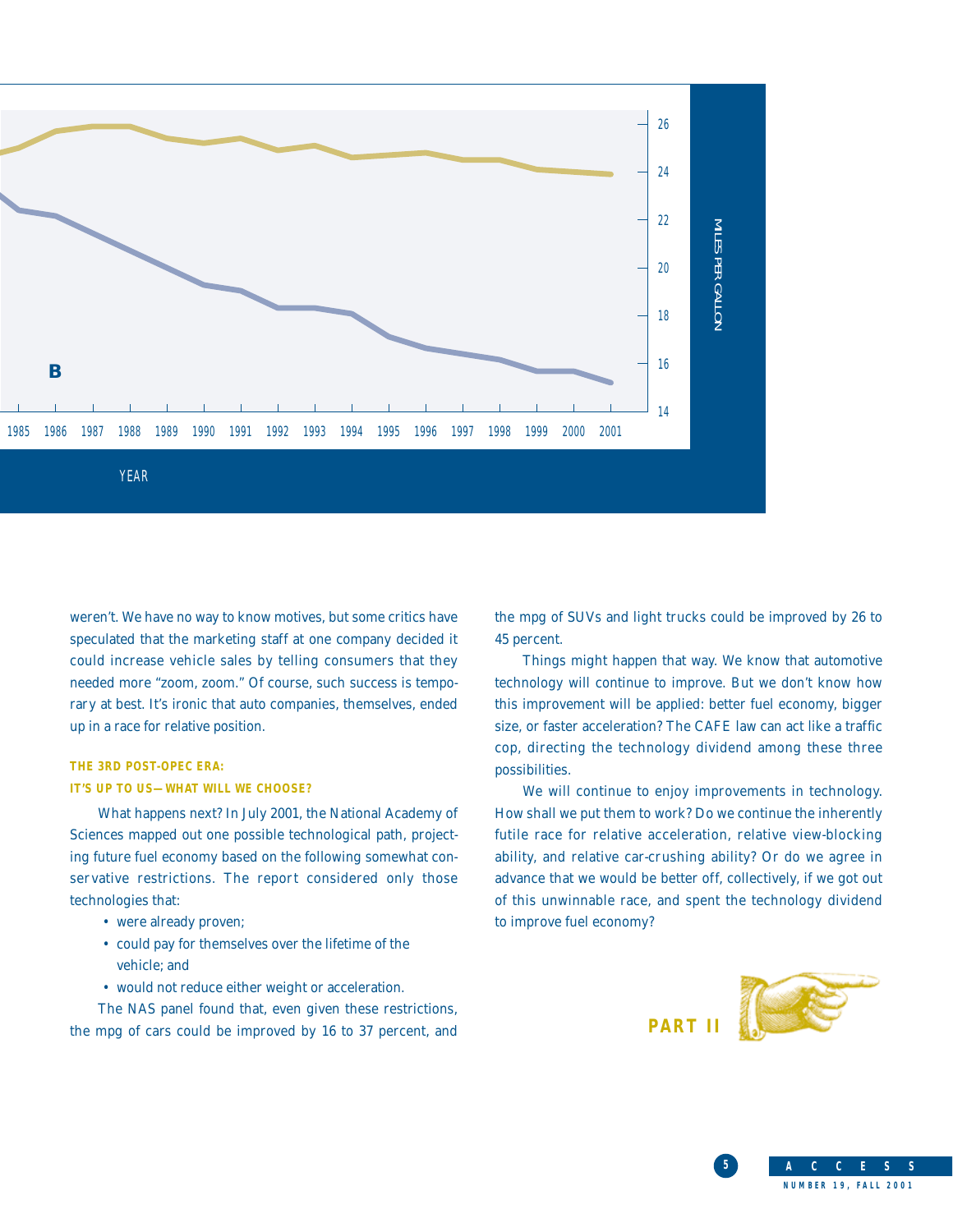### PART II

## *A SAFETY-ENHANCED CAFE STANDARD: Better Things for Better Living Through Measurement*

 $\mathbf M$  EASUREMENT SYSTEMS create incentives. When the results of a measurement determine eligibility for some special status or reward, you can bet that people will alter behavior to move their measurement toward eligibility. For example, about a decade ago, medical schools began making part of their admissions decision based on evidence of students' public-spirited activities outside the classroom. Soon I was seeing student resumes that would have made Mother Teresa proud. That is, the act of measurement causes changes in the behavior being measured. It's the Heisenberg Uncertainty Principle applied to people.

Twenty-six years ago the federal government decided to regulate the fuel economy of cars and trucks. The measurement system it created, the Corporate Average Fuel Economy standards, or CAFE, produced a lot of good results—and some undesirable ones too. Now, with Congress thinking about changing the standards, it's important to take the opportunity to change the measurement system as well.

I want first to describe the current measurement system and its perverse outcomes, and then to suggest a replacement for it that could reduce fuel consumption and make a major improvement in the vehicle fleet's overall safety.

For the moment, leave aside the question of whether or not there should be fuel consumption targets. Take that as a given and ask: "Can we do a better job of it? Can we improve CAFE?" A recent panel of the National Academy of Sciences took up these questions and came up with a number of significant improvements; this article is excerpted from Chapter 5 of the NAS report. But before we talk about improvements, let's try to understand the problems with the current CAFE system by examining how it operates.



**FIGURE 2**

### **The CAFE standard for cars**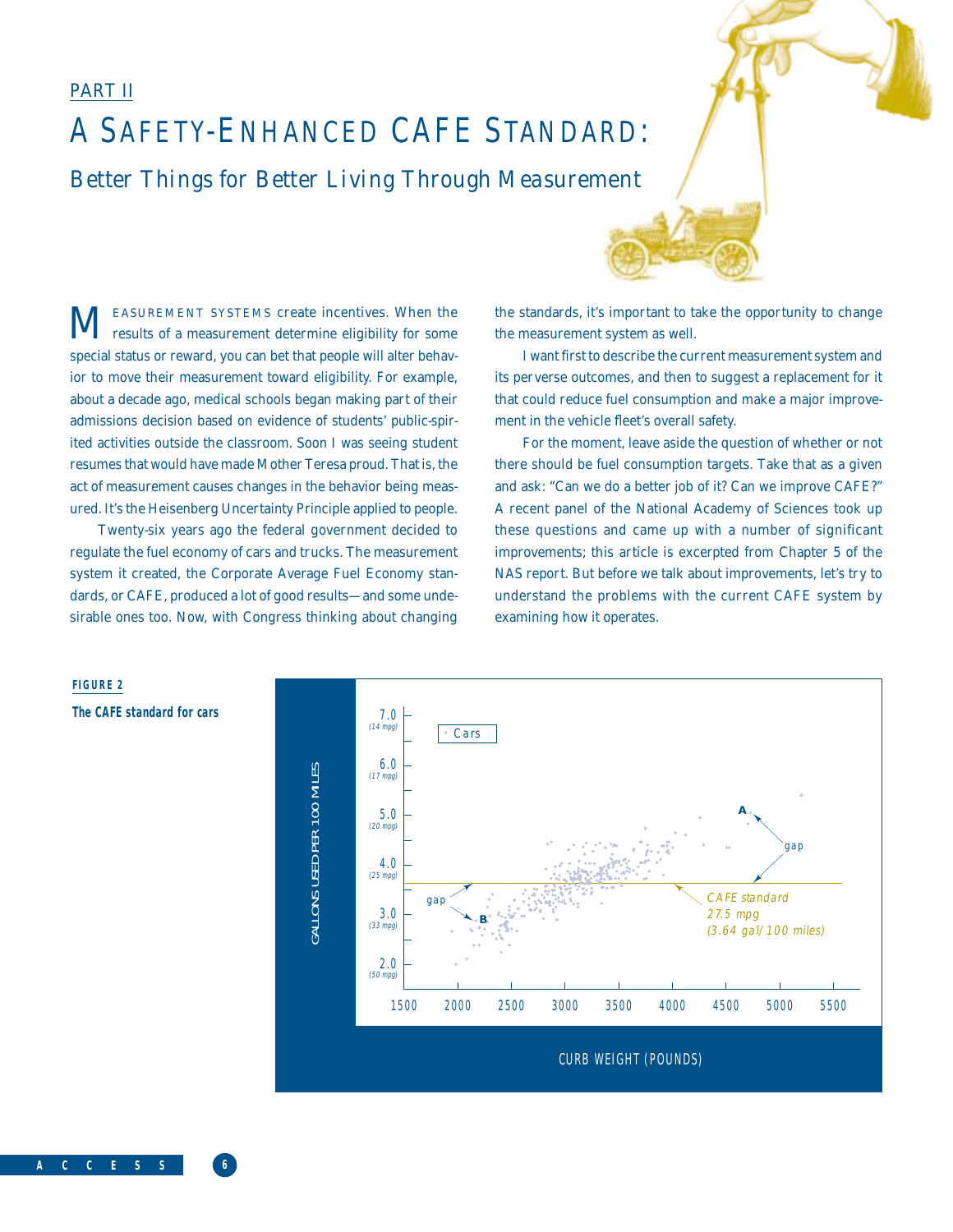### **THE CURRENT CAFE SYSTEM**

Figure 2 shows how CAFE works now. Each dot is a specific passenger car model—for example, the four-cylinder Accord and the six-cylinder Accord are separate marks. The horizontal axis shows car weight; cars on the right-hand side weigh more and use more fuel than those on the left.

The vertical axis shows fuel consumption. Instead of measuring in miles per gallon, it measures the amount of gasoline each car needs to travel 100 miles, e.g., a car that gets 25 mpg needs 4 gallons to drive 100 miles. The horizontal line shows the current CAFE standard, which is 27.5 mpg, or 3.64 gallons per 100 miles on the vertical axis. It applies to the average car a company makes, so a manufacturer producing gas-guzzlers can balance them by also selling very fuel-efficient models.

Vehicle A uses more fuel than is allowed by the CAFE standard. The gap between A and the CAFE line is the amount of excess fuel use. Vehicle B uses less fuel than the CAFE standard. The gap between B and the CAFE line is not as large, so the manufacturer who makes both As and Bs will have to sell approximately two Bs to offset the high fuel consumption of one A.

There are also differences among manufacturers. Some have a product mix that emphasizes light- and medium-weight cars—these manufacturers found it cheap and easy to meet the CAFE standards. Other manufacturers were producing a mix that was more toward the right side of the curve, and they had to

spend a considerable amount of money to develop and sell lighter cars so they could create enough CAFE credits to bring their total fleet into compliance.

These problems arise in part because the CAFE standards hold all cars to the same fuel economy target regardless of their weight, size, or load-carrying capacity. We could avoid them by developing a new measure that responds to differences in vehicle attributes, such as weight, for example.

The blue, upward sloping line in Figure 3 shows the average relationship between vehicle weight and fuel consumption. It is obviously a very good fit. A weight-based CAFE system would use such a line for fuel economy targets, rather than the current horizontal line stuck at 27.5 mpg, or any other measure.

Unfortunately, weight-based targets have three major disadvantages. First, because they are weight-neutral, a principal lever for influencing fuel economy is lost. Second, they remove most of the incentive behind current research programs pursuing the use of lightweight materials as substitutes for steel research that has potentially important safety benefits, because new materials allow vehicles to be lighter while maintaining current crush-space.

Third, and most important, weight-based standards could result in higher fuel consumption. Unlike CAFE, there would be no cap on the fleet average, so the average vehicle could move to the right on the curve (that is, get heavier). Is this likely?  $\triangleright$ 



### **FIGURE 3**

**CAFE vs. weight-based**

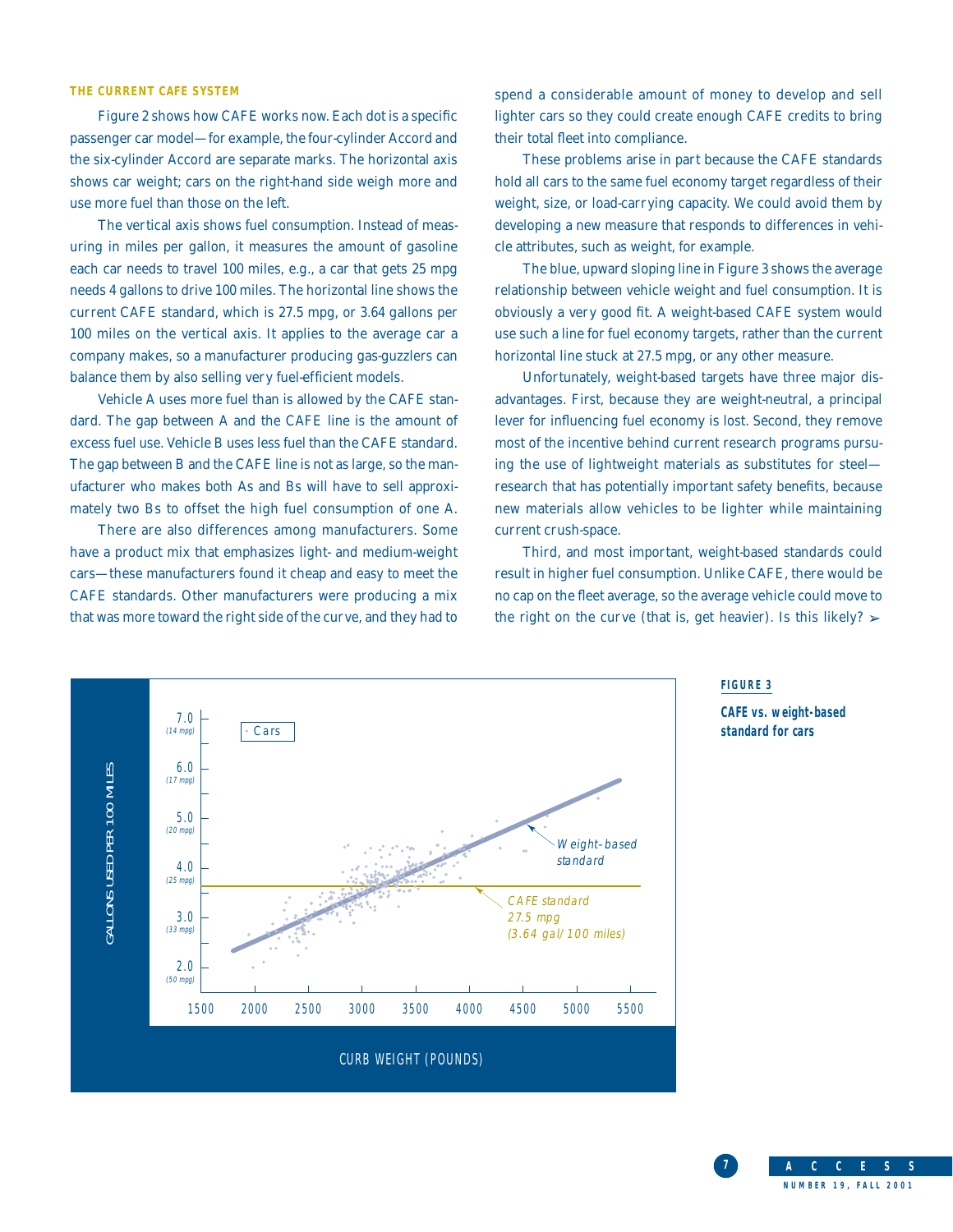### **FIGURE 4**

**Weight vs mpg — cars and trucks**



Note that car weights and truck weights have been increasing over the past decade despite strong counteracting pressure from CAFE. Furthermore, the profit margin associated with large vehicles has traditionally been much higher than that associated with small ones. Thus there are substantial market incentives for manufacturers to increase vehicle weights and no restraints on them doing so once CAFE is removed.

Figure 4 adds data for light-duty trucks. Again there is a strong relationship between weight and fuel consumption, though with somewhat more outliers than in the car graphs. The average truck data are shown as a gold line, which is nearly parallel to the average car line, and only 2.5 mpg higher.

### **THE SAFETY-ENHANCED CAFE STANDARD**

It is possible to combine the current CAFE system with weight-based targets to preserve most advantages of each while eliminating most disadvantages. In particular, the combined measure should improve safety; hence it is called the "Safety-Enhanced CAFE" (SE-CAFE) standard. The Safety-Enhanced CAFE system creates a different kind of baseline for measuring compliance, and hence different incentives for manufacturers—incentives that move us toward some highly desirable goals.

The line in Figure 5 shows the SE-CAFE fuel consumption target: a single baseline used to measure performance deviations for both cars and trucks. For vehicles that weigh less than 4,000 pounds, the target is sloped upward like the weight-based targets. For those that weigh more than 4,000 pounds, the target is a horizontal line like the current CAFE standard.

In particular, SE-CAFE creates a strong set of incentives to improve the fuel economy of the heaviest vehicles. Under the current CAFE law, if a manufacturer wishes to offset the excess fuel consumption of a large vehicle, it can do so easily by selling a light vehicle: the vertical gap of the large vehicle (A) in Figure 2 is offset by the vertical gap of the small vehicle (B). But if the baseline is changed to SE-CAFE (Figure 5), the small vehicle does not generate a large credit because it is on the sloped portion of the baseline and its gap is measured with respect to the slope, not with respect to the horizontal line.

### **SOME IMPLICATIONS**

How would this proposal affect the different manufacturers? I computed a fleetwide compliance measure for each of the Big 3 manufacturers plus Honda and Toyota. How do they measure up to the SE-CAFE targets? Compliance ranged from three percent below the targets to six percent above. None of the

**A C C E S S 8**